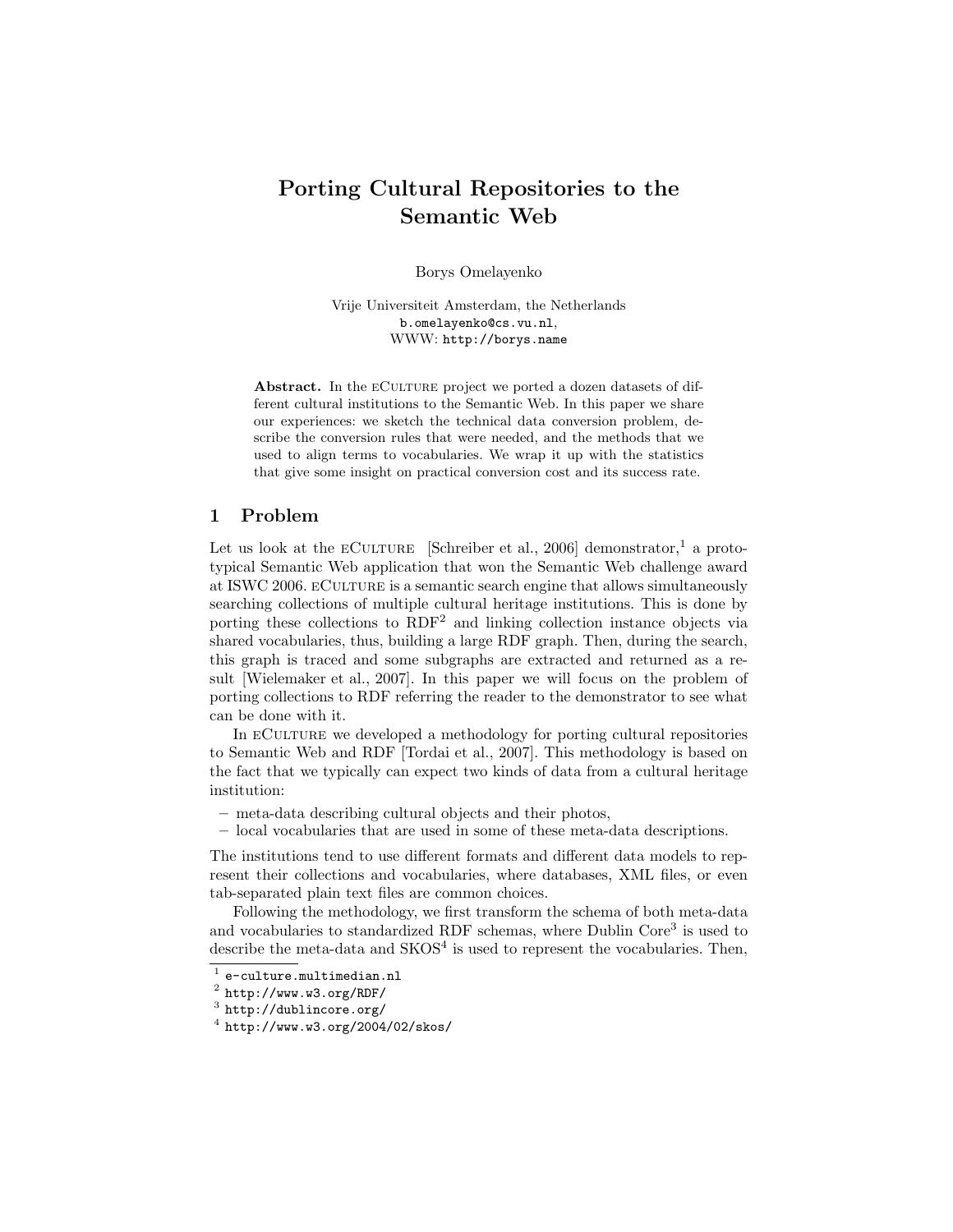we align local vocabulary terms with their counterparts from some standard vocabularies. Finally, we process the meta-data values to extract possible terms eventually used there, and align these terms need to the standard terms as well.

There exist a number of large standard vocabularies known and watched in the cultural heritage domain. These are the  $Getty<sup>5</sup>$  vocabularies: AAT (Art and Architecture Thesaurus of 34,000 concepts and 131,000 terms), ULAN (the Union List of Artist Names with 120,000 records and nearly 300,000 names), TGN (the Thesaurus of Geographic Names describing more than a million places). In addition, museums working in a specific niche tend to create shared vocabularies, such as the Dutch SVCN<sup>6</sup> ethnographic thesauri of more than 10,000 terms, or the Dutch artist list RKD holding around 400,000 artist records.

Technically, in the repository conversion task we receive the following inputs:

- Data sources describing meta-data and vocabularies. They may be described according to various data models stored as databases, XML dumps, or formatted text files.
- The target data models to which we need to convert the data (Dublin core and SKOS).
- The standard vocabularies to which we need to align the eventual terms used in the meta-data and local thesauri.

Given this input we need to develop a system that converts the source data to the target schema, and extracts and aligns possible terms to the standard terms. In the rest of this paper we present the technology that we built to construct such a system.

## 2 State of art

When converting something in the XML world, we need to start with XSLT,<sup>7</sup> the XML transformation language that allows creation of rules to translate on XML document to another. It has high-quality tool support and forms the standard solution for XML transformation. Our target format, RDF, is a specific kind of XML, and RDF documents can be easily constructed at the XML (syntactical) level with XSLT. In this way XSLT is widely used to perform syntactical conversions [Papotti and Torlone, 2004,Butler et al., 2004]. However XSLT is not suitable for semantic conversion and enrichment, or the porting problem as we face it:

- The data is often provided by cultural institutions in the form of databases or text files. XSLT requires the source data to be presented in XML.
- The terms need to be looked up in separate large vocabularies with some reasoning. XSLT does not provide any means to load them and look them up.

 $^5$ http://www.getty.edu/research/conducting\_research/vocabularies/

 $^6$  svcn.nl

<sup>7</sup> http://www.w3.org/TR/xslt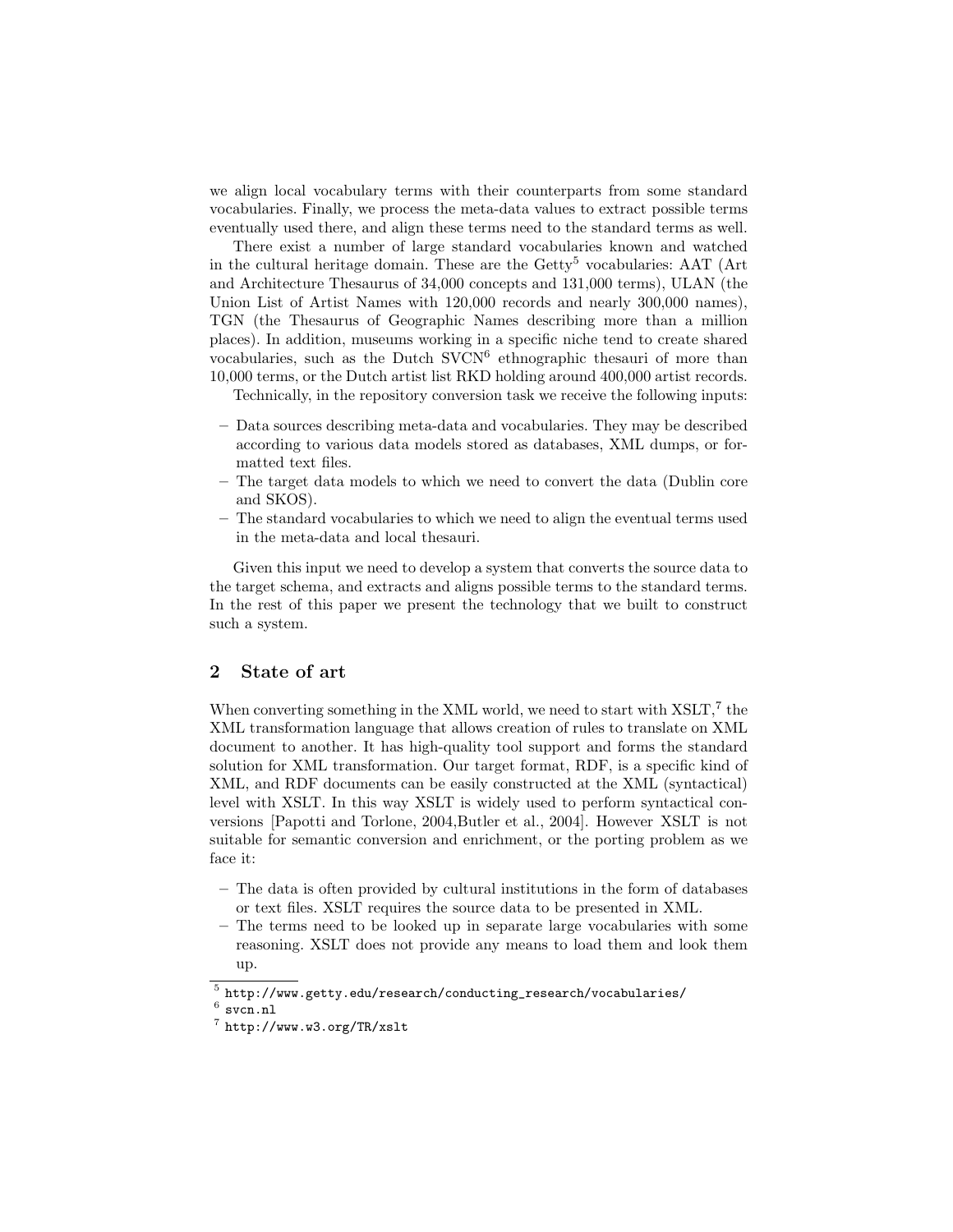- As we found out, nearly every dataset requires some dataset-specific code to be written and integrated. XSLT is not really meant for being integrated with custom code.
- Filtering broken images is nearly impossible to implement in XSLT.

Some approaches, such as [Sperberg-McQueen and Miller, 2004], perform automatic conversion of XML documents to RDF. However, they typically assume the target RDF model to follow the source XML model, that is really not the case in the cultural heritage conversion, as we will see later.

Practical state of art consists of custom program code written in generalpurpose programming languages to convert a specific dataset. For example, manual creation of mappings is used in the cultural heritage domain as described in [Kondylakis et al., 2006]. While in [Kondylakis et al., 2006] an attempt to come up with a declarative language for conversion is made, in ECULTURE we quickly abandoned this path as, to solve practical conversion problems, it requires a language as expressive as a programming language.

The main goal of this work was to perform the conversions needed by the eCulture project. Accordingly, we started with programming specific converters, separating conversion rules for reuse. When programming we were constantly unifying the rules, maximizing their reuse. These reusable rules form some kind of a declarative rule language for conversion that is easy to be augmented with custom code.

## 3 Data models

We would illustrate our story with the sample source record, a simplified version of the description of the Rembrandts 'Night watch' from Rijksmuseum of Amsterdam.

#### 3.1 Source models

A fragment of an XML dump produced out of the Rijksmuseum's information system is presented in Figure 1.

The key property of the datasets is that they describe objects that are separatable at the schema level, i.e. there is an XML path that wraps the description of each object. In the example from Figure 1 objects are wrapped with tag recordList/record. As we found them, these objects always have a tag for a unique identifier, such as tag object.number in our example. <sup>8</sup>

The other key property of the source objects is that they may include (repeating) parts. These parts would be representing other objects with their properties, that are treated as an integral part of the whole object. Similar to the wholes, the part objects are always wrapped up into a known XML tag. The parts occur

<sup>&</sup>lt;sup>8</sup> In an SQL-accessible repository it is always possible to construct a query that would return one or more rows for each object, with one identifying field, when all the rows describing a single object would have the same value of the identifying field.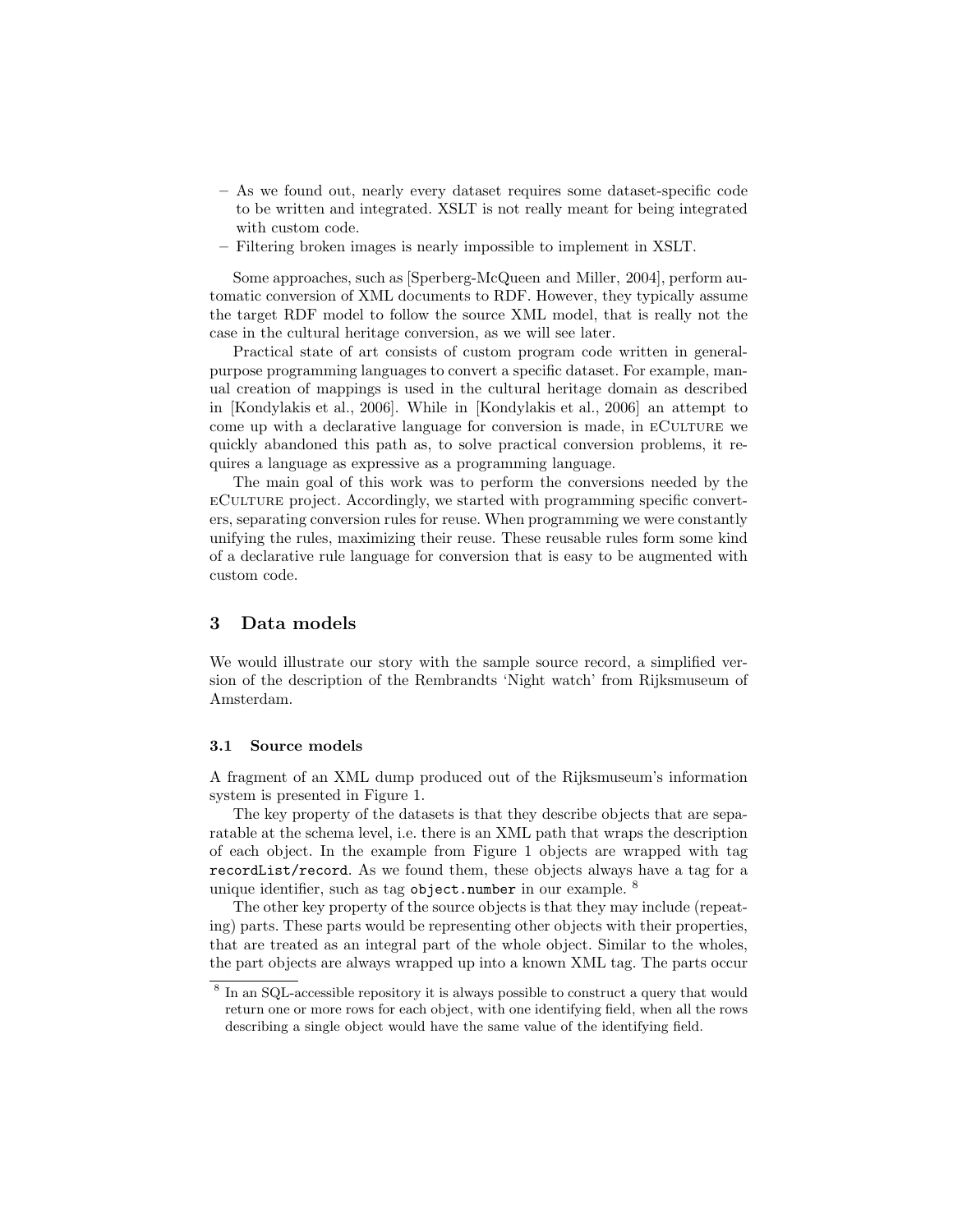```
<recordList>
 <record>
  <maker>
   <maker>
    <name>Rembrandt Harmensz. van Rijn</name>
    <name>Rembrandt</name>
    <name>Rembrandt van Rijn</name>
    <birth_on>1606-07-15</birth_on>
    <birth_place>Leiden</birth_place>
   </maker>
   <maker.role>
    <term>schilder</term>
   </maker.role>
  </maker>
  \langle \text{title} \rangle<title>Het korporaalschap ... bekend als de 'Nachtwacht'</title>
   <title.gb>The company ... known as 'The nightwatch'</title.gb>
   <title.type>display</title.type>
  </title>
  <title>
   <title>De Nachtwacht</title>
   <title.type>secondary</title.type>
  </title>
  <object.number>SK-C-5</object.number>
  <date>1642</date>
  <reproduct>
    <reproduction_reference>M-SK-C-5-00</reproduction_reference>
  </reproduct>
 </record>
</recordList>
```
Fig. 1. Sample XML description of 'The Nightwatch' by Rembrandt

quite frequent in the datasets. In our example we have several of them: multiple makers (wrapped with tag maker), titles, and reproductions (tag reproduct).

While the objects are always identifiable, the parts typically have no identifying property, e.g. tag title representing part-objects without any identification. 9

### 3.2 Target models

For the meta-data we use Dublin Core, the leading ontology for meta-data descriptions of resources. It specifies resources with properties like title, creator,

<sup>&</sup>lt;sup>9</sup> In SQL results the parts are represented with multiple rows. In XML subtags have no identifiers, while in a database each row is likely to have (an internal) one. Accordingly, a part would be represented with multiple rows sharing the same value of this internal identifier of the part.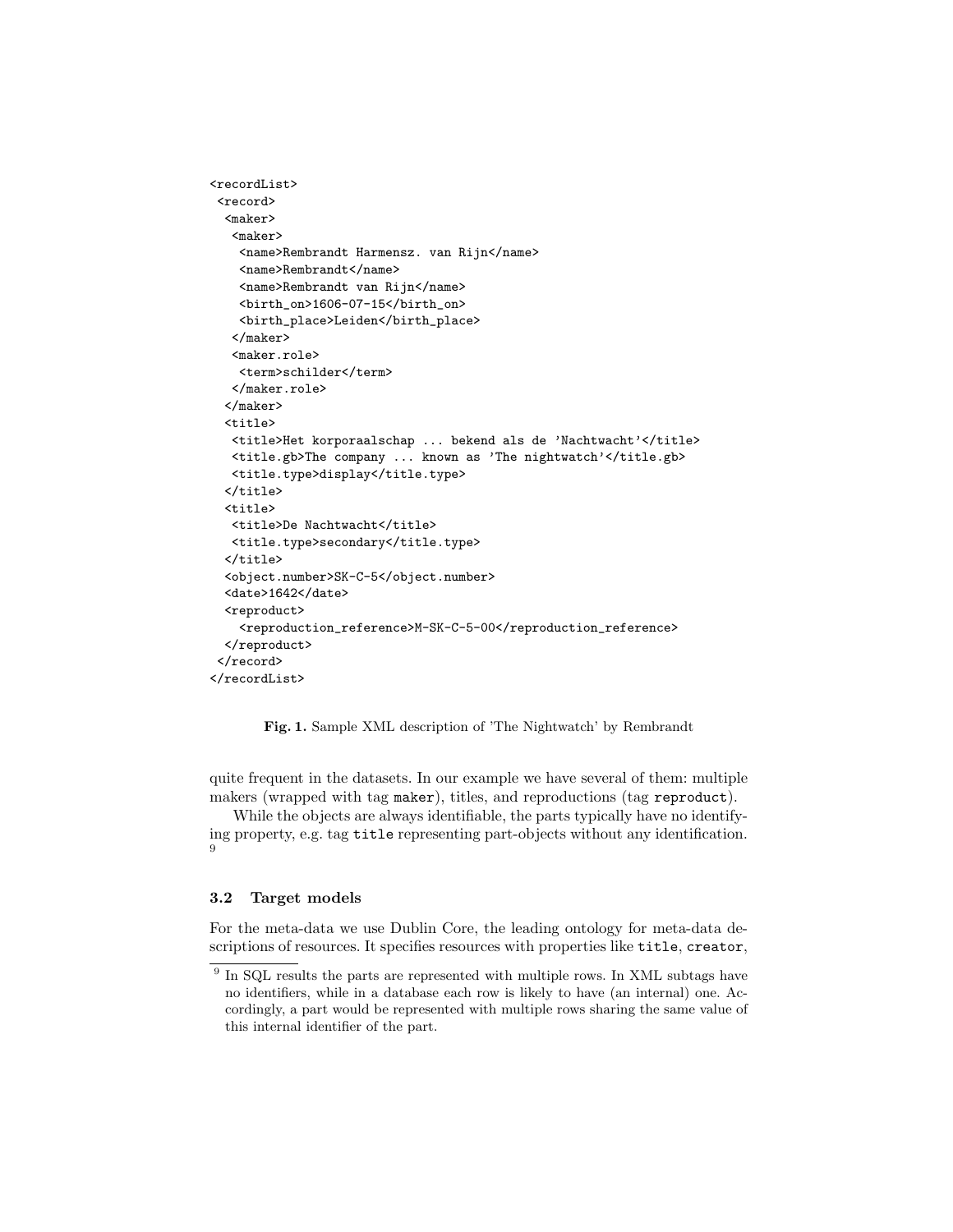location, etc. For the specific purpose of describing visual resources the Visual Resources Association  $VRA^{10}$ , a leading organization in the area of image management, has proposed a specialization of Dublin Core where nearly each Dublin Core property is elaborated into several properties specific for this domain. In eCulture we developed an RDF representation of the resources based on the VRA model.

We represent each work with an RDF object, an instance of VRA class vra:Work, and each image of the work with an instance of VRA class vra:Image, linked to the work with property vra:relation.depicts of the image. Accordingly, the example from Figure 1 should be represented in RDF as depicted in Figure 2.

```
<rdf:Description rdf:about="#SK-C-5">
<rma:painter rdf:resource="#Rembrandt_Harmensz._van_Rijn"/>
<dc:date>1642</dc:date>
<dc:title xml:lang="nl">De Nachtwacht</dc:title>
<dc:title xml:lang="nl">Het korporaalschap...</dc:title>
<vra:title.alt xml:lang="en">The company ...</vra:title.alt>
<rdf:type rdf:resource="vra#Work"/>
</rdf:Description>
<rdf:Description rdf:about="#id=M-SK-C-5-00">
<vra:relation.depicts rdf:resource="#SK-C-5"/>
<rdf:type rdf:resource="vra#Image"/>
</rdf:Description>
<rdf:Description rdf:about="#id=M-SK-C-5-01">
<vra:relation.depicts rdf:resource="#SK-C-5"/>
<rdf:type rdf:resource="vra#Image"/>
</rdf:Description>
```
Fig. 2. Sample RDF description of 'The Nightwatch' by Rembrandt

For vocabularies we use the Simple Knowledge Organization System (SKOS), a W3C model for expressing structure of thesauri and other vocabularies in RDF. It defines the major properties needed to represent vocabulary terms, such as skos:prefLabel (preferred label), skos:broader (link to a broader term), etc.

The following example illustrates how term 'Leiden', the birth town of Rembrandt, may be represented in SKOS:

```
<skos:Concept rdf:about="#Leiden">
  <skos:prefLabel xml:lang="nl">Leiden</skos:prefLabel>
  <skos:broader rdf:resource="#Netherlands"/>
</skos:Concept>
```
 $\overline{10}$  http://www.vraweb.org/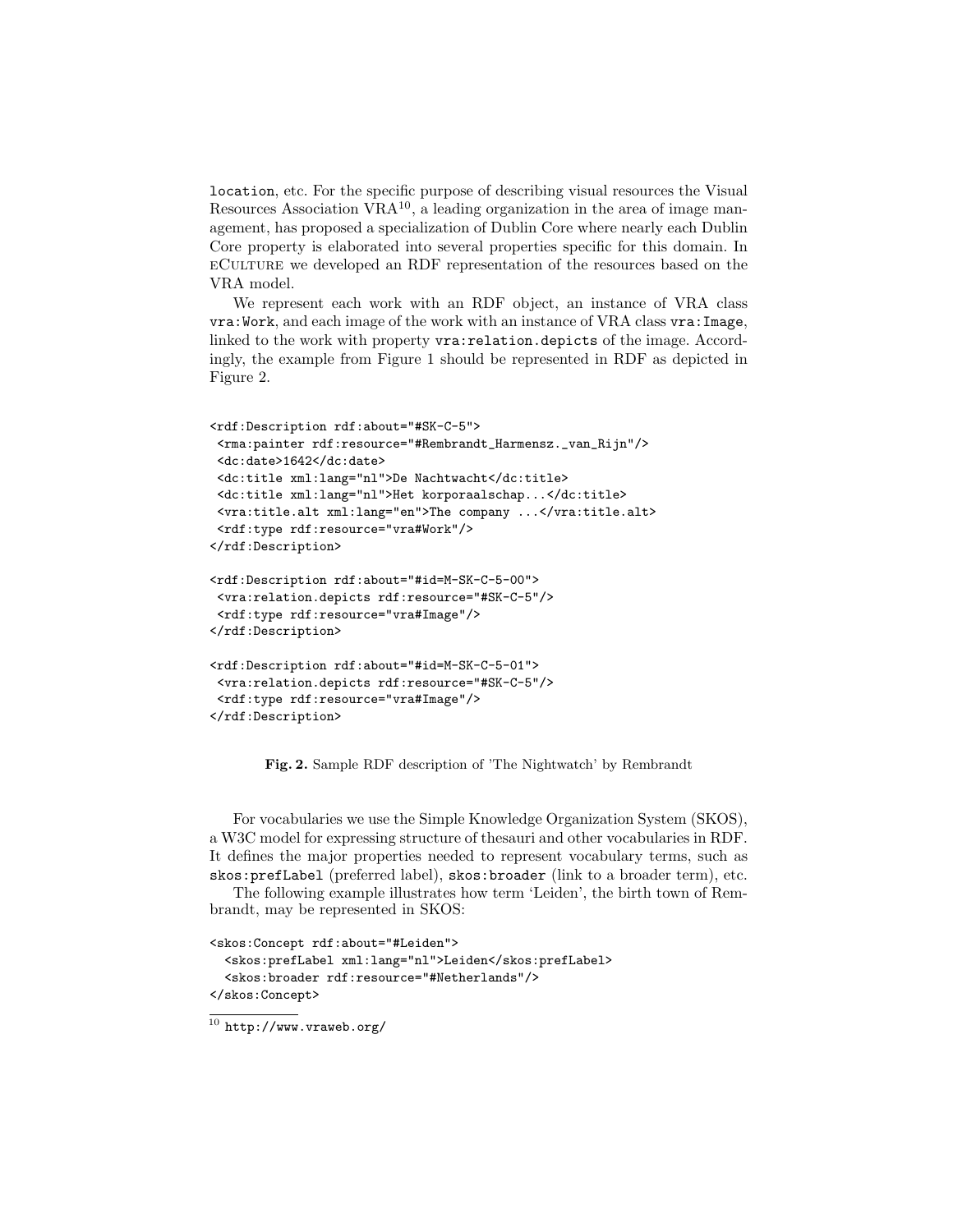## 4 Conversion

From Figure 1 and Figure 2 one can see a number of modeling differences:

- tags record are converted to RDF objects that are identified according to XML tag object.number,
- (potentially multiple) makers are converted to new objects and their roles are converted to RDF properties (rma:painter),
- (potentially multiple) reproductions (tag reproduct) are converted to new objects of type vra:Image and linked to works,
- etc.

These differences are quite common in practical conversion.

#### 4.1 Object conversion

First of all, we need to find the source objects: the tag that wraps the objects up, and the tag that holds object identifiers (record and object.number in our example). In vocabularies the terms are often identified with their labels. We use an existing methodology [van Assem et al., 2004] to represent them as RDF objects.

To do this we developed a special conversion rule, the ConvertObject, that is responsible for creating target RDF objects and apply (property- and value-level) rules to flesh them up. In this rule we also select the objects to be converted:

- based on field values of the record in question;
- based on external lists of records that have online images.

It is common that some part of a dataset, up to as large as 80% may be filtered out because it is either not yet meant to be published, or not yet approved for publishing, or has too few annotations, or, finally, has no image of the cultural object being made and available online.

Source objects may contain repeating parts to be converted according to one of the following options:

- a part may need to be converted into a separate object linked to the main object. For example, tag reproduct is converted to an instance of class vra:Image linked to the whole with property vra:relation.depicts.
- a part may be converted to a specific RDF property. For example, tag title is converted to properties dc:title and vra:title.alt.
- a part may be converted to an RDF property, which name depends on another tag, such as the maker converted to property rma:painter according to tag maker/maker.role/term.

These operations are performed by the ConvertObject as well.

A number of other conversion rules were created and used to convert eCulture repositories. These rules and their usage statistics are presented in Table 1. There the rules are grouped into: vocabulary lookup rules, value translation rules,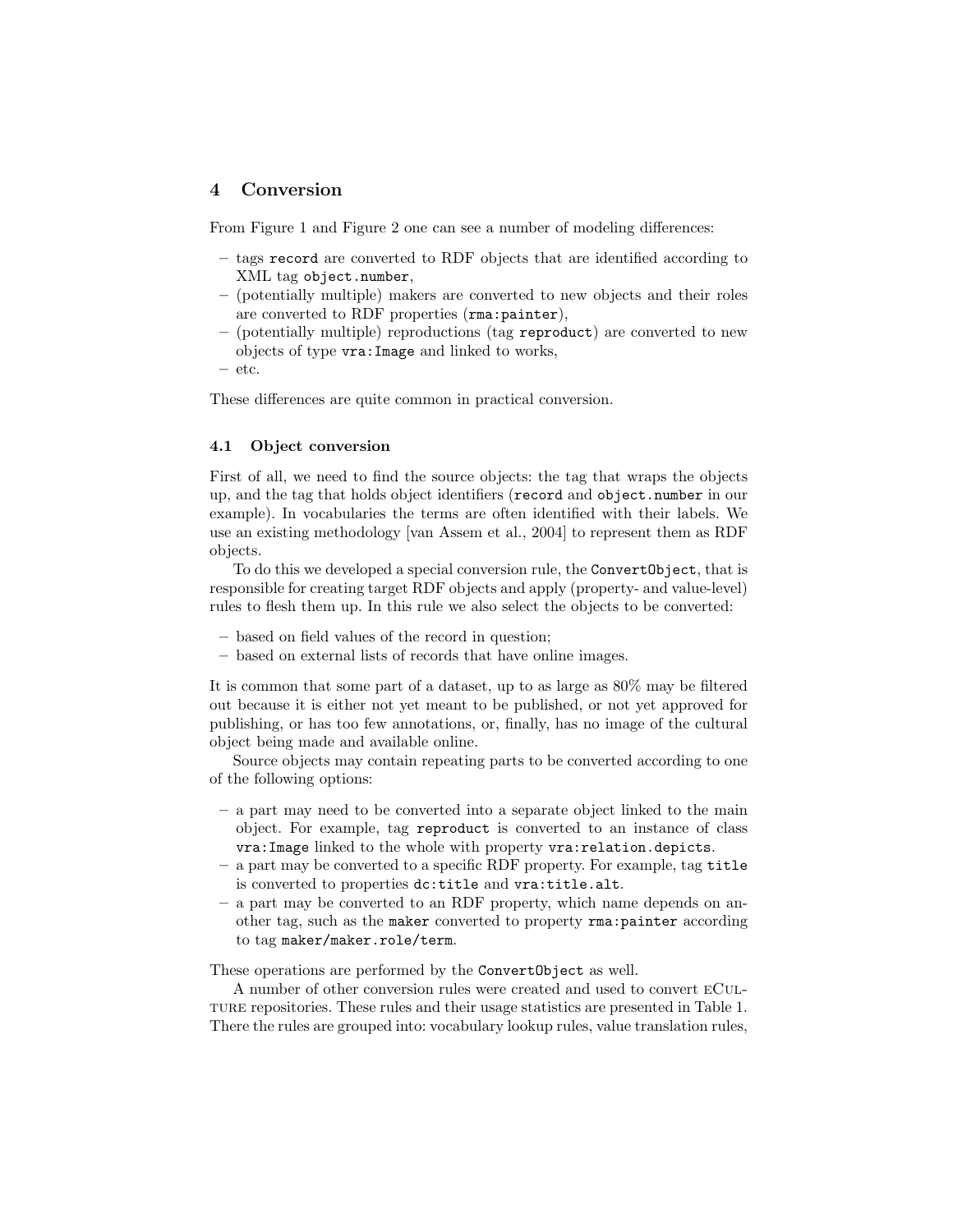sequential ordering of other rules, property renaming rules, branching of other rules, and custom rules.

Table 1 lists a number of datasets, where each dataset may consist of works meta-data, a local vocabulary of terms, and a local directory of artists. For each conversion rule the table shows the number of times this rule was used in each dataset-specific converter. These counts are summarized in three ways: the totals per rule and per datasets, the number of datasets depending on each rule, and the number different kinds of rules needed to convert a dataset that called 'diversity'.

|                | <b>Datasets</b>              |                |              |                |           |              |                         |                |                |                |                |                |                |                |                 |                                   |
|----------------|------------------------------|----------------|--------------|----------------|-----------|--------------|-------------------------|----------------|----------------|----------------|----------------|----------------|----------------|----------------|-----------------|-----------------------------------|
| Rule<br>groups | <b>Conversion rules</b>      | aat terms      | biblio terms | biblio works   | geo terms | icn works    | rkd artists             | ma artists     | rma terms      | rma works      | mv works       | svcn terms     | tropen terms   | tropen works   | Total           | Dependent $ \frac{\circ}{\circ} $ |
| Vocabulary     | LookupTerm                   |                | 1            | $\overline{5}$ | 1         | $\mathbf{1}$ | 1                       |                | $\overline{4}$ | $\overline{7}$ | $\overline{2}$ | $\overline{3}$ | $\overline{2}$ |                | $\overline{27}$ |                                   |
| Value          | AffixValue                   |                |              | 1              |           | 1            |                         |                |                |                | $\overline{2}$ |                |                | $\overline{2}$ | $\overline{7}$  | $\overline{5}$                    |
| Value          | UseOtherPropertyValue        |                |              |                |           |              |                         |                |                |                |                | $\overline{2}$ | 3              |                | 5               | $\overline{c}$                    |
| Value          | <b>ReplaceValues</b>         |                |              | 1              |           |              |                         | 1              |                |                |                |                |                |                | 3               | $\frac{3}{13}$                    |
| Sequence       | Sequence                     |                | 1            | $\overline{4}$ | 1         | 1            | $\overline{\mathbf{4}}$ | $\overline{2}$ | $\overline{2}$ | 4              | 1              | $\overline{2}$ | $\overline{2}$ | 1              | 25              |                                   |
| Property       | RenameLiteralProperty        | 3              | 9            | 13             | 3         | 4            | 14                      | 9              | 4              | 29             | $\overline{7}$ | 1              | 1              | 10             | 107             | 13                                |
| Property       | CreateResourceProperty       | $\overline{2}$ | 1            | 4              | 1         | 1            | 5                       | 1              | 1              | 3              | $\overline{2}$ | 3              | 3              | 2              | 29              | 13                                |
| Property       | RenameResourceProperty       |                | 3            | 1              | 4         |              | $\overline{2}$          | 1              | 1              | $\overline{4}$ |                |                |                |                | 16              | 7                                 |
| Property       | CreateLiteralProperty        |                |              | 1              |           | 1            |                         | 1              | 1              | $\overline{2}$ |                |                |                |                | 6               | 6                                 |
| Property       | ExtractLiteralValueByPattern |                |              |                |           |              |                         |                |                |                | 1              |                |                | 1              | $\overline{2}$  | $\overline{2}$                    |
| Property       | ExtractResourceValueByPatt   |                |              |                |           |              |                         |                |                |                |                | 1              | 1              |                | $\overline{2}$  | $\frac{2}{5}$                     |
| <b>Branch</b>  | <b>BranchOnPattern</b>       | 1              |              |                |           |              |                         |                |                |                | $\overline{2}$ | 6              | $\overline{5}$ | $\overline{2}$ | 16              |                                   |
| <b>Branch</b>  | FacetRenameProperty          |                |              |                |           |              | 1                       |                |                | 1              | 4              | 1              | 1              | 3              | 11              | 7                                 |
| Object         | CreateNewObject              |                |              | $\overline{2}$ |           |              | 4                       |                |                |                |                |                |                |                | 6               | $\frac{2}{5}$                     |
| Custom         | MakeEcultureImage            |                |              | 1              |           | 1            |                         |                |                | 1              | 1              |                |                | 1              | $\overline{5}$  |                                   |
| Custom         | <b>MakeEculturePerson</b>    |                |              |                |           |              |                         | $\overline{2}$ |                | $\overline{2}$ |                |                | 1              |                | 6               | 4                                 |
| Vocabulary     | LookupTermsFromText          |                |              |                |           |              |                         |                |                | $\overline{2}$ |                |                |                |                | $\overline{2}$  | 1                                 |
| Property       | <b>AAT\$2</b>                | 1              |              |                |           |              |                         |                |                |                |                |                |                |                | 1               | 1                                 |
| <b>Branch</b>  | BranchOnTermInVocabulary     |                |              |                |           |              |                         |                |                |                |                |                | 1              |                |                 | 1                                 |
| Custom         | AAT\$MakeAatSubject          | 3              |              |                |           |              |                         |                |                |                |                |                |                |                | 3               | 1                                 |
| Custom         | RKDArtists\$3                |                |              |                |           |              | 1                       |                |                |                |                |                |                |                |                 | 1                                 |
| Custom         | Biblio\$ExtractRoleAndName   |                |              | 1              |           |              |                         |                |                |                |                |                |                |                |                 | 1                                 |
| Object         | RKDArtists\$4                |                |              |                |           |              | 1                       |                |                |                |                |                |                |                |                 | 1                                 |
|                | <b>Totals</b>                | 10             | 15           | 34             | 10        | 10           | 35                      |                | 13             | 56             | 22             | 19             | 20             |                | 22 283          |                                   |
|                | <b>Diversity</b>             | 5              | 5            | 11             | 5         | 7            | 11                      | 7              | 6              | 11             | 9              | 8              | 10             | 8              |                 |                                   |

283 Repositories: aat - AAT, biblio - Bibliopolis (bibliopolis.nl), geo - Geonames (geonames.org), icn - ICN (icn.nl), rma - Rijksmuseum, svcn - SVCN vocabulary (svcn.nl), tropen - Tropenmuseum (tropenmuseum.nl).

Table 1. The usage of conversion rules.

## 4.2 Object schema conversion

We will now briefly sketch the conversion rules that were reused.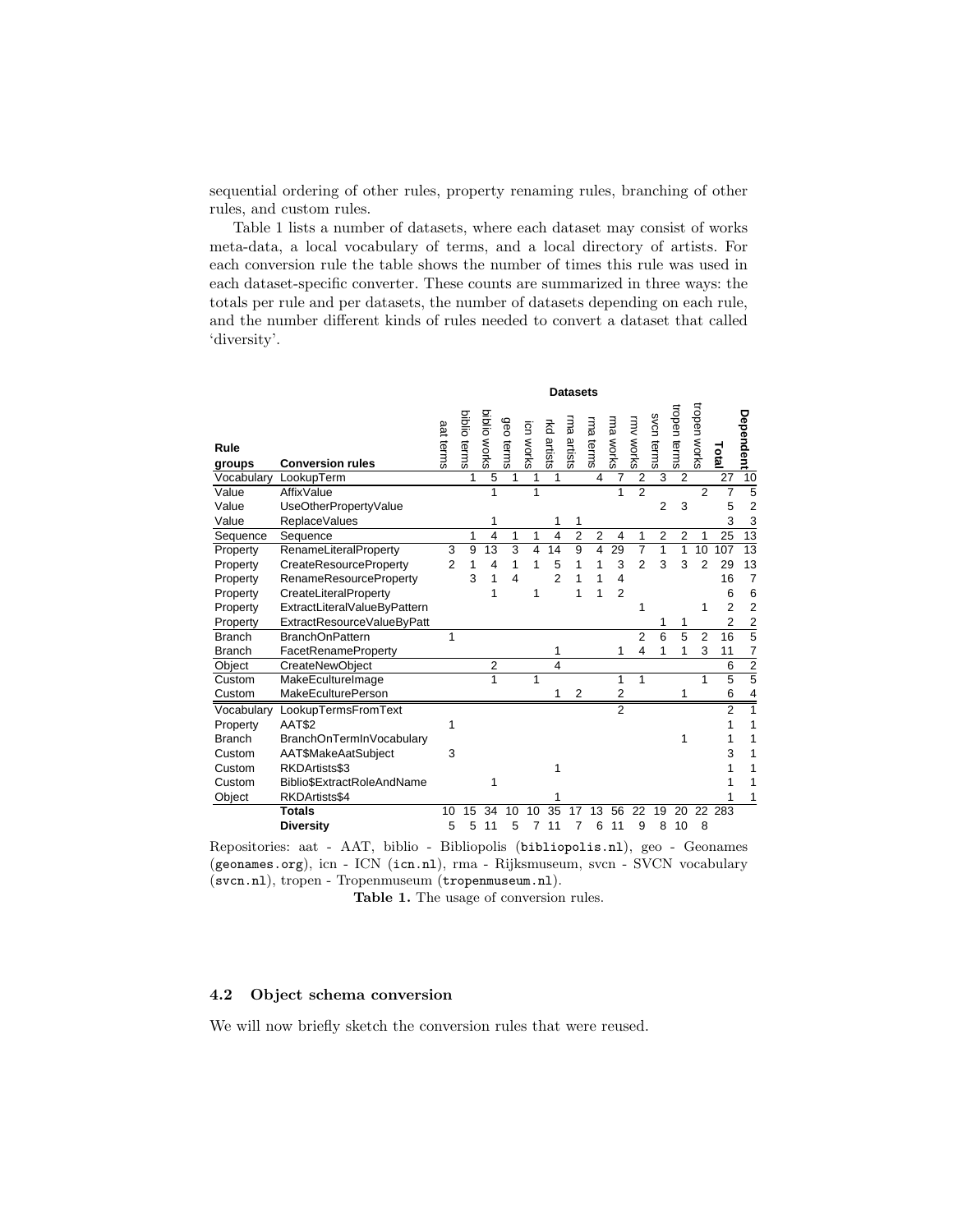Property rules. As can be seen from Table 1, property transformation rules (group Property) account for more than half of all rules written. Rule RenameLiteralProperty creates a literal RDF property and stores there the source value, leaving in intact. This rule is used most in the converters (107 times out of 283), and all the 13 datasets depend on it. Its sibling, rule RenameResourceProperty creates a resource RDF property, adding a namespace prefix to the value. It is used just 16 times.

The other rules in this group create literal and resource constants (rules CreateLiteralProperty and CreateResourceProperty), and extract values with a regular expression pattern (rules ExtractLiteralValueByPattern and ExtractResourceValueByPattern). They are used less frequently.

Rule ordering. Two types of ordering rules: sequential (rule Sequence) and branching (rules from group Branch) were used in the converters. The sequential rule simply executes other rules in a sequence, and the branching rules evaluate a condition to choose one rule to execute, out of a pool of options.

Rule BranchOnPattern evaluates if the value of a specified source property matches a regular expression pattern provided with the rule to choose one of two options to continue.

Rule FacetRenameProperty is designed for the frequent situation where the target property name should be chosen based on the value of some other property of the work. In our example the role of the maker (tag maker.role/term, value schilder, Dutch for 'painter') should be converted to property painter. Another role, represented with another value of tag maker.role/term would need to be converted to a different property.

Value replacement. Several value replacement rules proved their usefulness, as shown in rule group Value. These rules deal with prefixing and affixing values (rules ValueDePrefixer and AffixValue), perform a value replacing based on fixed table (rule ReplaceValues), and may take value of another property of the same object (rule UseOtherPropertyValue).

Custom code. There are several rules shown in Table 1 below the double line that are used in a single dataset each. These are specific rules that cannot be reused further.

## 4.3 Term alignment

Rule LookupTerm is used in most datasets. While it counts for just 10% of the total rule base, this rules generates all cross-collection links, providing all the bridges between collections. Let us sketch the basic principles that we use to do vocabulary lookup and assess its practical utility.

Term extraction. The terms are used as values of some properties, where they occur in two situations in the meta-data: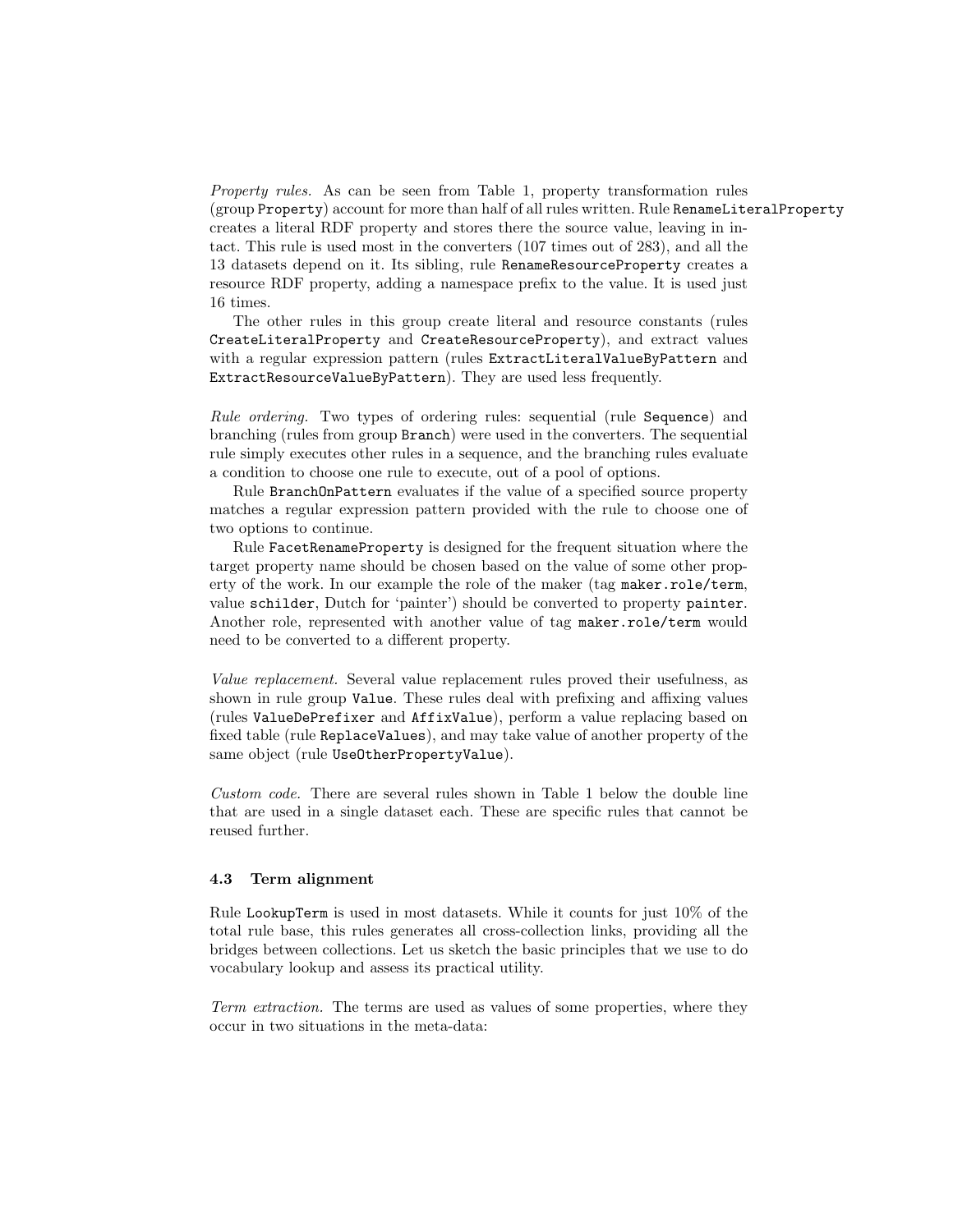- the property may explicitly contain terms, where property name suggests the vocabulary they are coming from, e.g. creator='Rembrandt';
- the property may be a title or description and have terms mentioned in it as text, e.g. title='Portret of Rembrandt'.

In the first case no natural language processing is needed, as typically each property value corresponds to a single term (multiple semicolon-separated terms was the most complex case here). However, they need to be cleaned up: trimmed, brackets removed, etc. It is also quite common to find some clarifications included in term labels in brackets. For example, paper in AAT is referred to as paper (fiber product) to differentiate it from other papers, such as the research paper you are reading now. We hard-coded the cleaning rules.

In the second case we extract words from the textual descriptions and try to match them to vocabulary terms.

Term alignment. Interpreting context of the terms is the key to our alignment strategy. Here we use the fact that in the cultural heritage domain the terms are defined with labels augmented with a context. This context consists of the following:

- term label and its language,
- property name that uses this term,
- other properties of the resource (work or thesaurus entry) using the term,
- analysis of the other terms used in this property,
- implicit context of the dataset.

We find a counterpart of a term we, first, need to select the vocabulary to lookup. It is typically known from the name of the property and a brief look at its values. Properties that refer to places are likely to occur in a geographical vocabulary (TGN or Geonames), people names in a directory (ULAN or RKD), and other terms, such as styles or materials – in a generic thesaurus like AAT. For example, property material is likely to correspond to the materials subtree of AAT, or place.origin to a geographic place. Implicit context of the dataset may allow refining that further, e.g. to restrict the search for the origin places to Egypt, in the case of an Egyptian collection.

Within the vocabulary we rely on exact string match of the labels to find possible counterparts. While typically regarded as too strict, it works in the cultural domain where vocabularies often provide many alternative labels for each term. For example, ULAN lists more than 40 ways of writing the name of Rembrandt, and it is quite likely that it will contain the name used by a specific museum.

An analysis of other terms helps in narrowing the part of a vocabulary that we need to search. For example, property birth place with values like Leiden or Amsterdam suggests to store terms-cities. It should be aligned to cities from a geographical vocabulary TGN, while other geographic objects presented in the vocabulary, such as rivers, should be left out. In another example a property may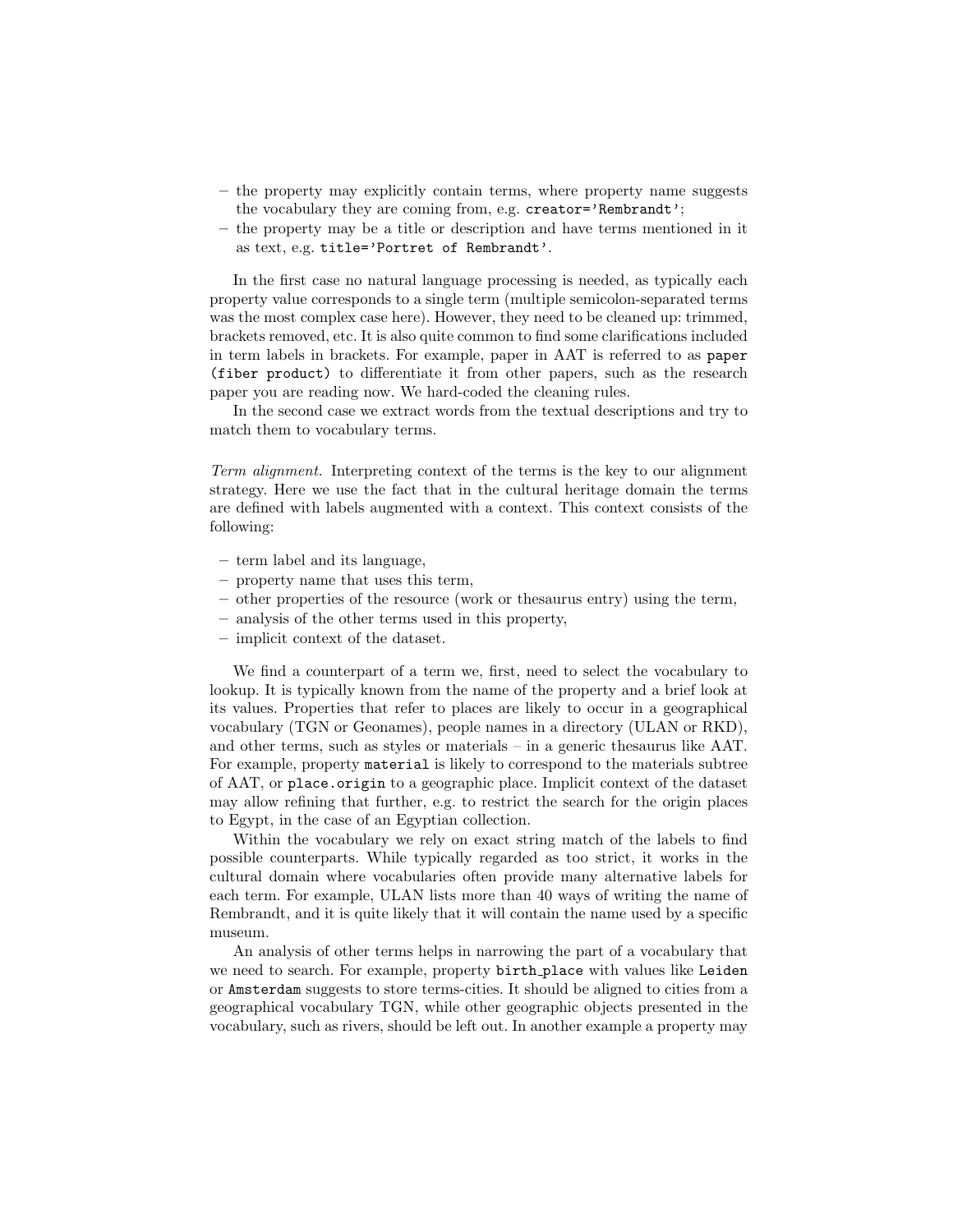contain values such as Frankrijk that suggests that (i) these terms correspond to countries rather than cities, and (ii) their labels are given in Dutch.

The other properties of the resource using this term label are also quite useful. Let us look at a few typical cases:

- It is common to have two properties for places, one for country, and another for city. We first map the country, and then restrict the search for cities with the cities within this country. Here we exploit the part-of nesting typically provided by geographic vocabularies.
- For paintings we often know its creation date. Here we disambiguate possible painters by relating the creation date to their lifetime.
- When aligning directories of artists we compare not only their names, but also their lifetime years and even birth-death places for better disambiguation.

Using term context for disambiguating AAT terms seems to be more difficult than disambiguation of places and people.

#### 4.4 Assessment

Schema conversion is easy to assess: it is either done or not. The number of properties is limited and can be assessed manually.

Our eCulture experience allows estimating the cost of conversion. It is realistic to estimate a single rule being written in an hour. To convert the Rijksmuseum repository of works, terms, and artists 86 rules are needed as shown in Table 1 (and other museums come at similar count). These 86 rules count to more than two weeks of working time, plus some time for the few custom rules. Accordingly, we can estimate one month of a conversion specialist being needed to convert an elaborated dataset.

Vocabulary alignment is more difficult because in each of its 30 usages the LookupTerm was applied to a specific property of a specific dataset that uses a specific part of a specific vocabulary. We do not make any statistical analysis of the mapping success as each of these 30 mapping cases is very specific, and any results aggregation would be as informative as the average patient temperature in a hospital. However, let us look at a few mapping cases presented in Table 2.

| Repository - Vocabulary (concept count) AAT (34) TGN (1100) ULAN (131) |                       |                           |             |
|------------------------------------------------------------------------|-----------------------|---------------------------|-------------|
| Rijksmuseum                                                            |                       | 7 of 43 7.8 of 29 records | 13 of 56    |
| Ethnographic SVCN                                                      | 4 of 5                | 3 of 5.5                  |             |
| Artists list RKD                                                       |                       |                           | 41 of 410   |
| Bibliopolis                                                            | $0.4 \text{ of } 1.1$ |                           | $0.25$ of 1 |

Table 2. Cases of thesauri alignment, '000

Rijksmuseum Amsterdam has developed an in-house thesaurus of 43.000 terms that we tried to map to AAT. At the moment, the mapping technique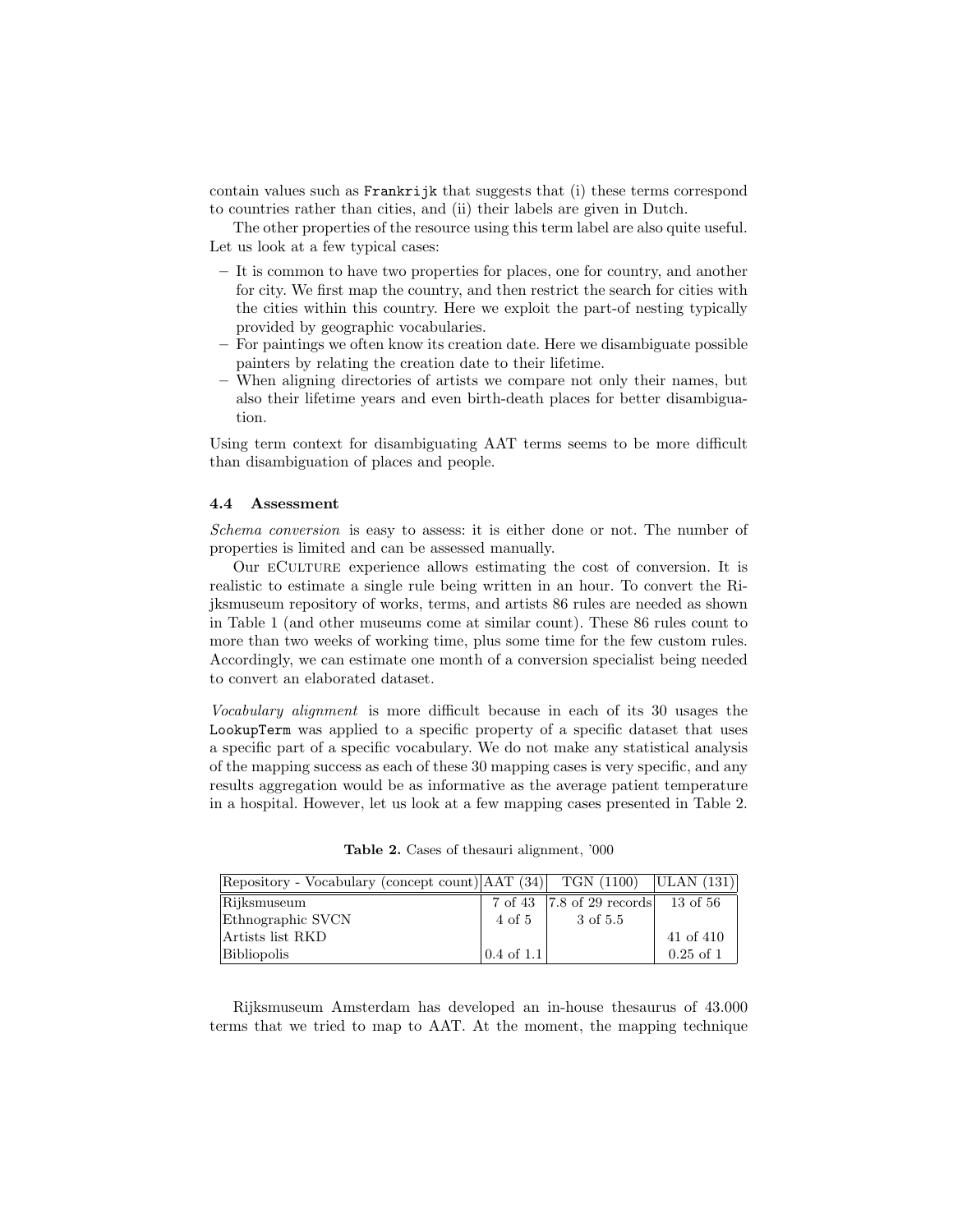described above gave us 7.000 mappings, as shown in Table 2. Note, that the Rijksmuseum thesaurus is larger that AAT term-wise. From a random manual check it seems that most of the terms that are not mapped simply do not occur in the AAT, or are phrased differently. Other vocabularies, such as SVCN fit AAT closer, and here we mapped 80% of the terms.

Aligning directories of people is also shown in Table 2, where 25% the Riiksmuseum people and  $10\%$  of the  $RKD^{11}$  people were mapped to ULAN, that amounts to one third of ULAN records. In practical terms this is a good result as well.

Among the three kinds of vocabularies (terms, places, and people) places are the easiest as they have specific context and are organized. We map 3.000 out of 5.5000 places in SVCN to TGN. In addition, mapping TGN to a comparable Geonames vocabulary gives us, for example, 50% success in mapping Dutch places. Again, the real overlap is not known, so this success is difficult to judge.

Here we are talking about semantic mappings, e.g. based not only on exact match of the labels of the terms, but also on the interpretation of some contextual properties of these terms.

## 5 System

To implement the converters we developed  $\text{AnnoCultor},^{12}$  a Java-based system that provides the conversion infrastructure and implements a number of reusable conversion rules, shown in Table 1 and discussed in this paper. It is open for the inclusion of custom rules, modifying existing rules, and integrating with external systems, such as GATE.<sup>13</sup>. AnnoCultor is released as open source under GPL and is freely available for download.

To construct a converter for a specific dataset, one has to create a simple Java program, where the existing rules need to be put together. This does not require complicated Java programming: converters are created given a template by composing reusable rules.

## 6 Conclusions

The task of porting a cultural dataset to the Semantic Web consists of two subtasks: converting database schemas and aligning vocabulary data.

Programming required. As we practically proved in the ECULTURE project, the problem of integrating various database schemas in the cultural heritage area can be solved by converting the schemas to open web standards SKOS and specializations of Dublin Core. This conversion cannot de defined automatically. Moreover, the complexity of the conversion task requires writing conversion programs in a programming language.

 $\overline{11}$  The national directory of Dutch artists, rkd.nl

 $12$  http://annocultor.sourceforge.net

<sup>13</sup> http://www.gate.ac.uk/